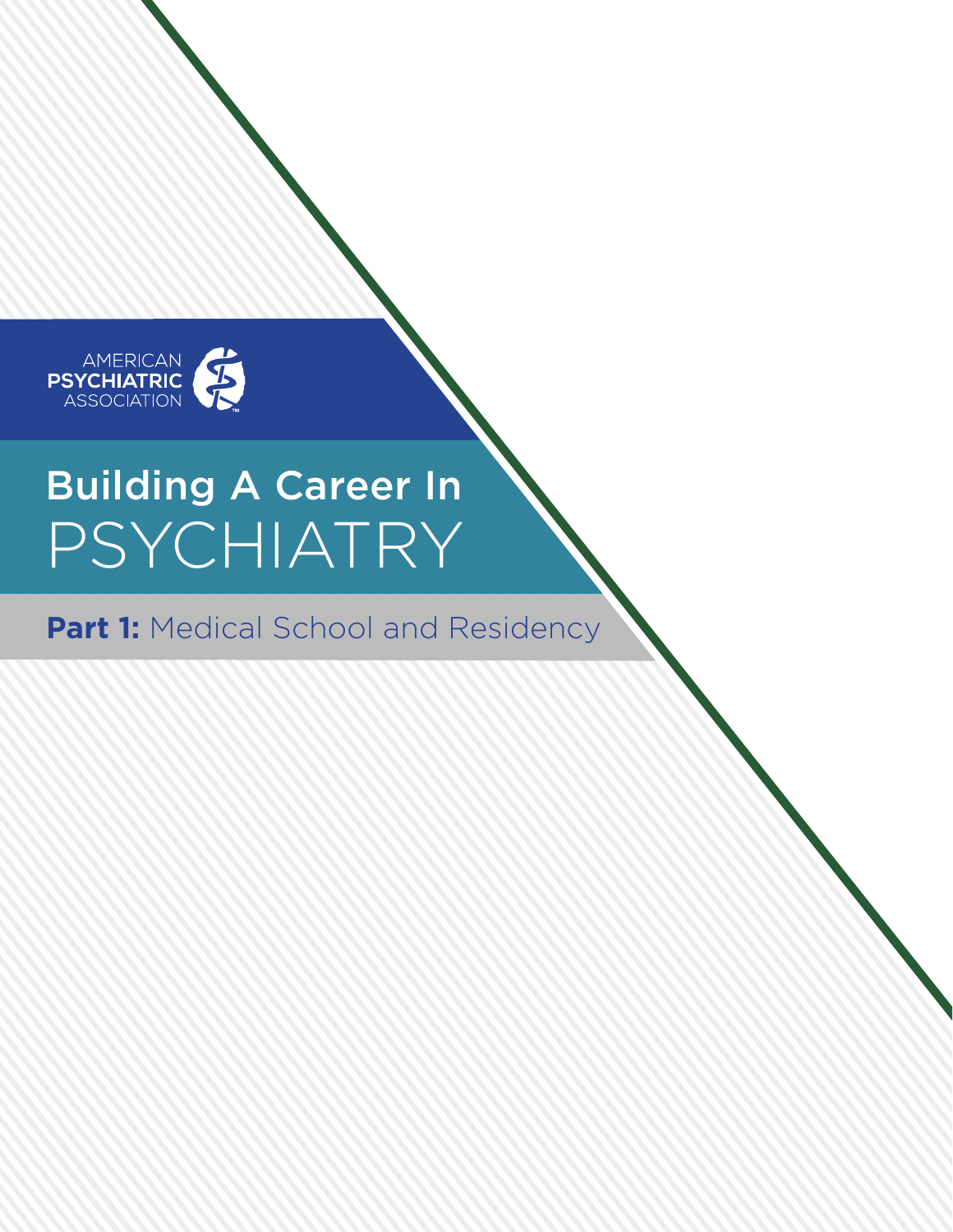## TABLE OF CONTENTS

### **PART 1: MEDICAL SCHOOL AND RESIDENCY**

| <u> Introduction 1</u>                           |  |
|--------------------------------------------------|--|
|                                                  |  |
| CV, Cover Letter and                             |  |
|                                                  |  |
| Is there a standard CV format?                   |  |
| What should I include? 3                         |  |
| How do I construct my work                       |  |
|                                                  |  |
|                                                  |  |
| What not to include 6                            |  |
|                                                  |  |
|                                                  |  |
| Job opportunities 6                              |  |
|                                                  |  |
| Navigating the Transition to Residency 2012 1994 |  |
|                                                  |  |
| About the COMLEX                                 |  |
|                                                  |  |
| Choosing a Residency Program                     |  |
| Location, family and                             |  |
|                                                  |  |
| The Residency Application Process 14             |  |
| The National Resident Matching                   |  |
|                                                  |  |
|                                                  |  |
|                                                  |  |
| Psychiatry Residency 22                          |  |
|                                                  |  |
|                                                  |  |
| Residency Training 23                            |  |
| Subspecialties and Research Training 24          |  |

| Fellowship and Award Opportunities 25                                |  |
|----------------------------------------------------------------------|--|
| Duty Hours and Resources 25                                          |  |
| State Medical Licensure 26                                           |  |
|                                                                      |  |
| <b>Overview of the American</b>                                      |  |
|                                                                      |  |
|                                                                      |  |
| Medicaid 35                                                          |  |
| Medicare 36                                                          |  |
|                                                                      |  |
|                                                                      |  |
| Financial Management for Physicians 39                               |  |
| Some simple tips 39                                                  |  |
| Budgeting and debt management 40                                     |  |
|                                                                      |  |
| What is "good debt"? 43                                              |  |
|                                                                      |  |
|                                                                      |  |
| Retirement account options 44                                        |  |
| Mutual funds and securities [11] Mutual funds and securities [11] 15 |  |
| Financing your children's education 46                               |  |
| <b>Loan Forgiveness, Repayment</b><br>and Consolidation 49           |  |
|                                                                      |  |
|                                                                      |  |
|                                                                      |  |
|                                                                      |  |
| Buying a Property 2008 2014                                          |  |
|                                                                      |  |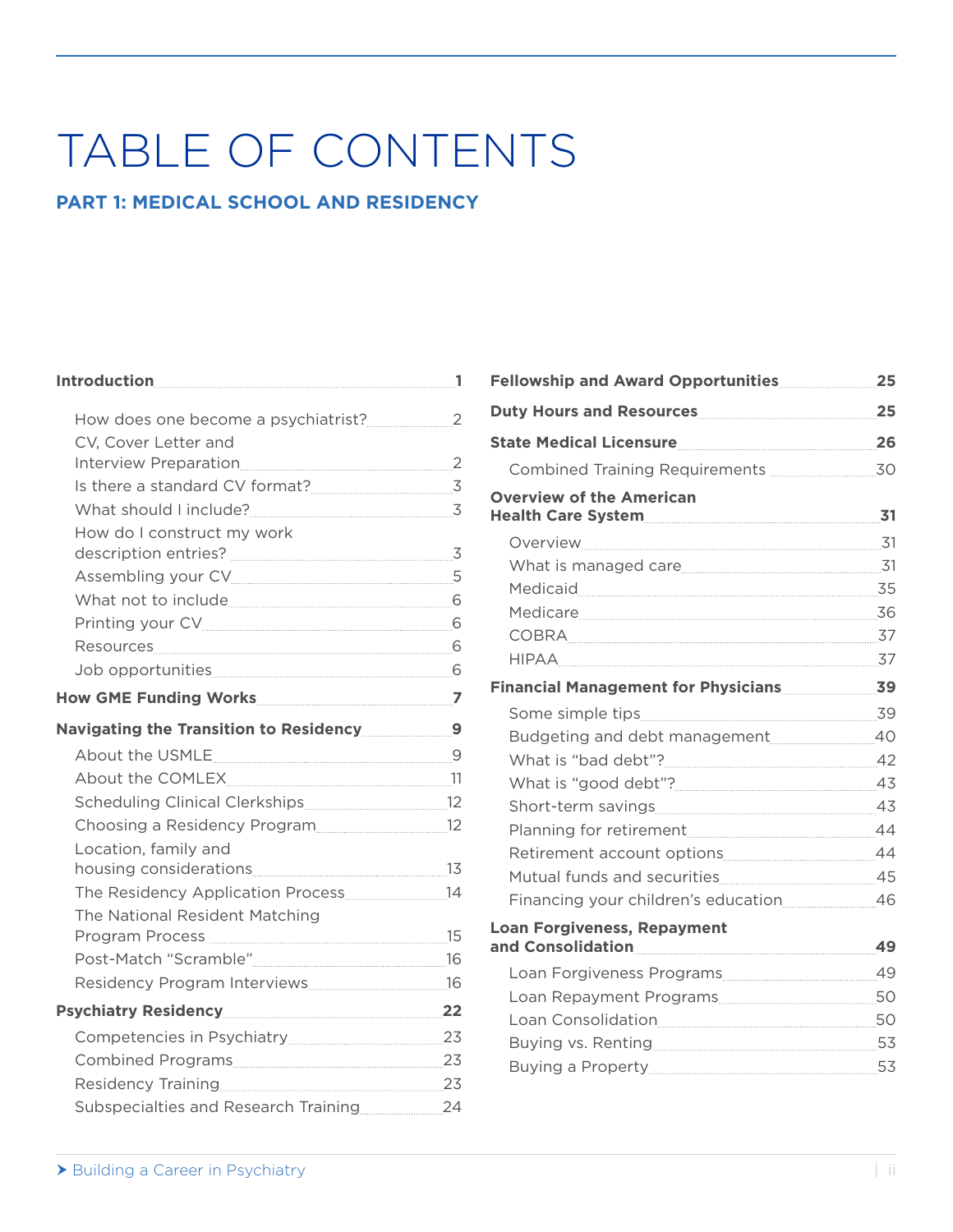

# Building A Career In PSYCHIATRY

## **Part 2: Transitioning to Practice**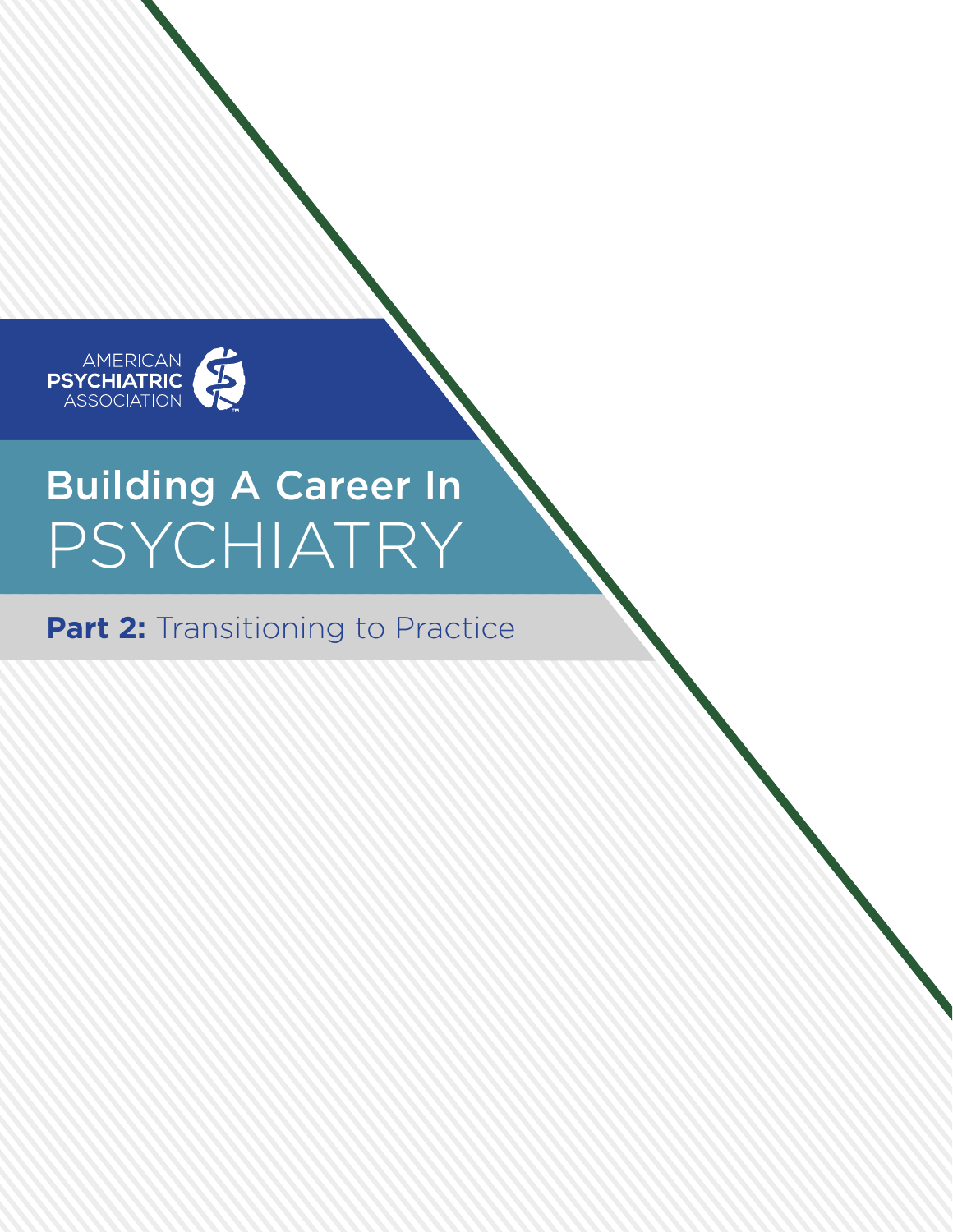## TABLE OF CONTENTS

#### **PART 2: TRANSITIONING TO PRACTICE**

### **Choosing Wisely—Assessing Practice Options And Demographic Locations 1** Practice Setting Options 1 Selecting a Geographical Location 4 Lifestyle, Financial and Community Resources 4 State-specific information 44 **Entering into a Physician Employment Agreement 5** 5 Tips For Negotiating Your Contract With Confidence 55 **Credentialing, Privileges and Authorization Numbers 6** Hospital and health plan credentialing 6 Physician authorization numbers 7 Hospital privileges 7 Continuing medical education 8 **Disability Insurance 9** How policies are offered 9 Cost of disability insurance 10 What to look for in a disability policy 2010-10 Recovery benefits 11 Group long-term disability insurance 12 Disability insurance protection for retirement plan contributions 12 Protecting professional practices and professionals 13 Planning options 13

| Medical Professional Liability Insurance 14                                                              |  |
|----------------------------------------------------------------------------------------------------------|--|
|                                                                                                          |  |
|                                                                                                          |  |
| Coverage and liability limits [15] [15] Coverage and liability limits                                    |  |
|                                                                                                          |  |
|                                                                                                          |  |
|                                                                                                          |  |
| <b>Weighing Options: Medical Practice</b><br>Startup, Purchase or Buy-In 20                              |  |
| Starting a practice-12 basic tips 20                                                                     |  |
| Considering your options 21                                                                              |  |
| Where is the right location? 22                                                                          |  |
| Start or buy an existing practice? 22                                                                    |  |
|                                                                                                          |  |
| What is Integrated Care 24                                                                               |  |
| Why is integrated care important for                                                                     |  |
|                                                                                                          |  |
| What about liability for                                                                                 |  |
| Will I still be able to provide psychotherapy in a<br>private practice setting or will I be able to work |  |
| Will I need to have an electronic medical record                                                         |  |
| To what extent will I be responsible for the                                                             |  |
| What new skills will I need, and where                                                                   |  |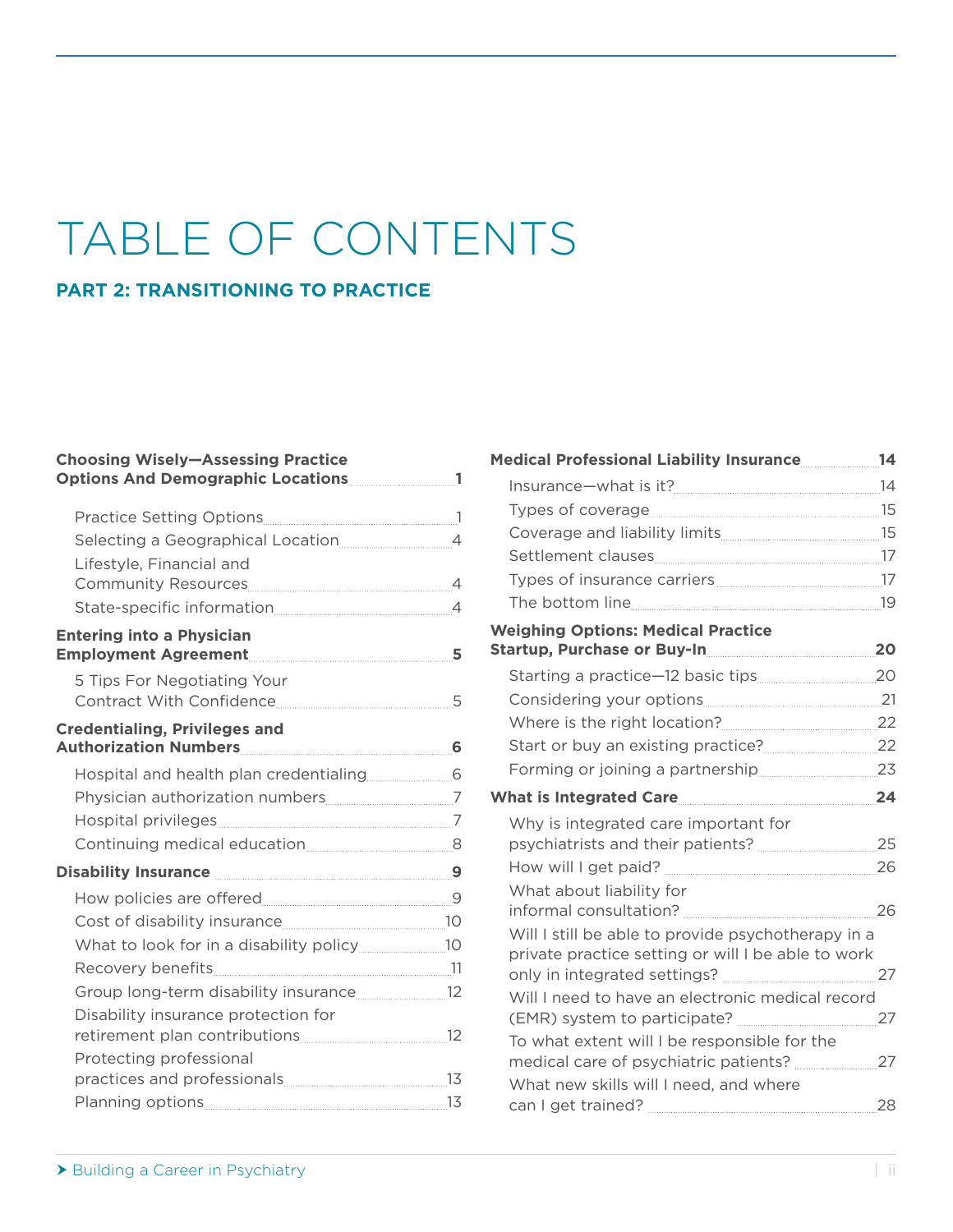| Is working in integrated settings<br>professionally rewarding? <b>manually</b> contain the professionally | 28  |
|-----------------------------------------------------------------------------------------------------------|-----|
| <b>Medical Practice Valuation for</b>                                                                     | 29  |
| Why value a medical practice?                                                                             | 29  |
|                                                                                                           |     |
|                                                                                                           |     |
|                                                                                                           | 30  |
|                                                                                                           |     |
|                                                                                                           |     |
|                                                                                                           |     |
|                                                                                                           | 30  |
|                                                                                                           | -31 |
| Buy-in, purchase or startup-which is                                                                      | 31  |
| <b>Practice Startup: Corporate Structure</b><br>and Asset Protection                                      | 32  |
|                                                                                                           | 32  |
| Maintaining the integrity                                                                                 |     |
|                                                                                                           | 34  |
|                                                                                                           | 35  |
| Writing Your Business Plan                                                                                | 36  |

|                                                                                                                | 37 |
|----------------------------------------------------------------------------------------------------------------|----|
| The executive summary 37                                                                                       |    |
| A sample plan 37                                                                                               |    |
| <b>Building Your Practice Through Marketing 41</b>                                                             |    |
|                                                                                                                |    |
|                                                                                                                |    |
| Sample marketing plan timeline 42                                                                              |    |
| Practice-building guidelines                                                                                   |    |
|                                                                                                                | 43 |
|                                                                                                                | 44 |
|                                                                                                                | 44 |
| Standards of patient service                                                                                   |    |
|                                                                                                                | 45 |
| Online and Yellow Pages advertising 25                                                                         |    |
| Creating a medical practice brochure 46                                                                        |    |
| Brochure contents [1994] [1994] [1995] [1995] [1996] [1995] [1996] [1996] [1996] [1996] [1996] [1996] [1996] [ | 46 |
| <b>Employment Law: Questions to Ask</b>                                                                        |    |
| and Avoid When Hiring <b>Act 2018 1949</b>                                                                     | 48 |
| <b>Federal Tax Workshops and</b><br>Information for Businesses                                                 | 48 |
| <b>Practice Management</b><br>Assistance & Resources                                                           | 49 |